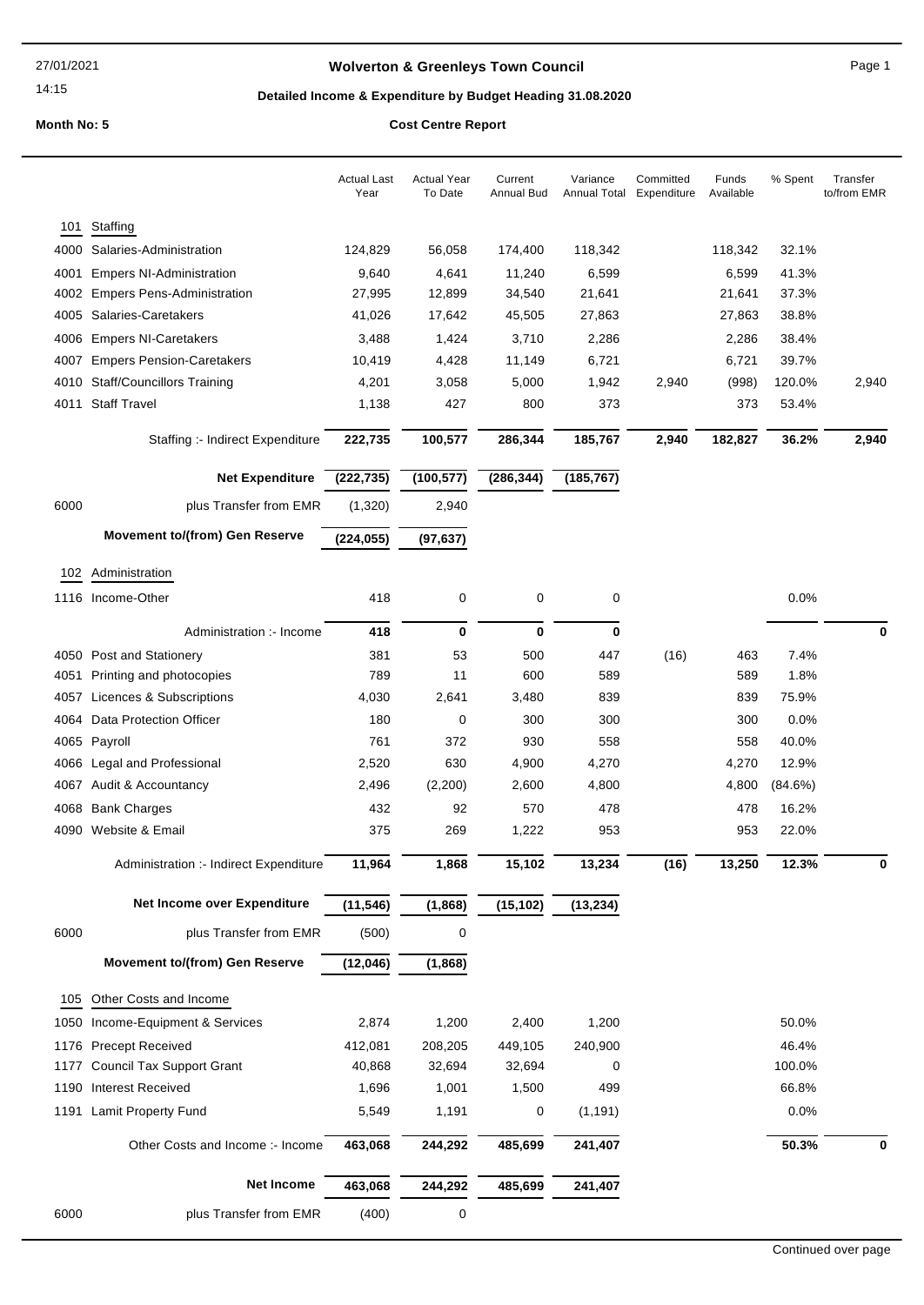## **Wolverton & Greenleys Town Council** Magness Council Page 2

## **Detailed Income & Expenditure by Budget Heading 31.08.2020**

|          |                                            | <b>Actual Last</b><br>Year | <b>Actual Year</b><br>To Date | Current<br>Annual Bud | Variance<br>Annual Total | Committed<br>Expenditure | Funds<br>Available | % Spent   | Transfer<br>to/from EMR |
|----------|--------------------------------------------|----------------------------|-------------------------------|-----------------------|--------------------------|--------------------------|--------------------|-----------|-------------------------|
| 6001     | less Transfer to EMR                       | 665                        | 0                             |                       |                          |                          |                    |           |                         |
|          | <b>Movement to/(from) Gen Reserve</b>      | 462,003                    | 244,292                       |                       |                          |                          |                    |           |                         |
|          |                                            |                            |                               |                       |                          |                          |                    |           |                         |
| 201      | Town Hall-Running                          |                            |                               |                       |                          |                          |                    |           |                         |
|          | 1000 Rent from Tenants                     | 20,391                     | 8,261                         | 20,000                | 11,740                   |                          |                    | 41.3%     |                         |
| 1005     | Telephone/Photocopy Recharges              | 0                          | 0                             | 0                     | 0                        |                          |                    | $0.0\%$   |                         |
|          | 1007 Internet recharges                    | 0                          | 0                             | 540                   | 540                      |                          |                    | 0.0%      |                         |
|          | 1010 Library Recharges                     | 7,000                      | 3,500                         | 7,000                 | 3,500                    |                          |                    | 50.0%     |                         |
|          | 1110 Income-Meeting Room                   | 1,000                      | (6)                           | 1,000                 | 1,006                    |                          |                    | $(0.6\%)$ |                         |
|          | 1115 Income-Photocopying                   | 339                        | 0                             | 300                   | 300                      |                          |                    | 0.0%      |                         |
|          | 1116 Income-Other                          | 2,067                      | 621                           | 1,600                 | 979                      |                          |                    | 38.8%     |                         |
|          | Town Hall-Running :- Income                | 30,798                     | 12,375                        | 30,440                | 18,065                   |                          |                    | 40.7%     | 0                       |
|          | 4058 IT Costs                              | 7,060                      | 6,876                         | 8,500                 | 1,624                    | 240                      | 1,384              | 83.7%     |                         |
|          | 4100 Rates                                 | 5,897                      | 5,993                         | 6,200                 | 207                      |                          | 207                | 96.7%     |                         |
|          | 4101 Water Charges                         | 398                        | 208                           | 400                   | 192                      |                          | 192                | 51.9%     |                         |
| 4110 Gas |                                            | 2,373                      | 979                           | 2,000                 | 1,021                    |                          | 1,021              | 48.9%     |                         |
|          | 4111 Electricity                           | 5,056                      | 460                           | 4,325                 | 3,865                    |                          | 3,865              | 10.6%     |                         |
|          | 4115 Telephone                             | 1,487                      | 13                            | 1,500                 | 1,487                    |                          | 1,487              | 0.9%      |                         |
|          | 4116 Internet                              | 651                        | 217                           | 630                   | 413                      |                          | 413                | 34.4%     |                         |
|          | 4120 Town Hall-Minor Expenses              | 1,058                      | 215                           | 1,500                 | 1,285                    | 66                       | 1,219              | 18.8%     |                         |
|          | 4125 Town Hall-Maintenance                 | 4,908                      | 1,195                         | 8,000                 | 6,805                    | 314                      | 6,491              | 18.9%     |                         |
| 4126     | Cleaning                                   | 4,610                      | 1,061                         | 7,000                 | 5,939                    |                          | 5,939              | 15.2%     |                         |
|          | 4128 Town Hall-Security                    | 2,117                      | 420                           | 1,700                 | 1,280                    |                          | 1,280              | 24.7%     |                         |
|          | 4140 PWLB-Repayments                       | 40,953                     | 20,476                        | 41,000                | 20,524                   |                          | 20,524             | 49.9%     |                         |
|          | 4315 Equipmt Purchase & Maint.             | 1,146                      | 0                             | 3,500                 | 3,500                    | 1,130                    | 2,370              | 32.3%     |                         |
|          | Town Hall-Running :- Indirect Expenditure  | 77,715                     | 38,113                        | 86,255                | 48,142                   | 1,751                    | 46,391             | 46.2%     | $\mathbf 0$             |
|          | Net Income over Expenditure                | (46, 917)                  | (25, 738)                     | (55, 815)             | (30, 077)                |                          |                    |           |                         |
| 6000     | plus Transfer from EMR                     | 2,867                      | 0                             |                       |                          |                          |                    |           |                         |
|          | <b>Movement to/(from) Gen Reserve</b>      | (44, 050)                  | (25, 738)                     |                       |                          |                          |                    |           |                         |
| 202      | Town Hall-Projects                         |                            |                               |                       |                          |                          |                    |           |                         |
|          | 4315 Equipmt Purchase & Maint.             | 1,415                      | 0                             | 0                     | 0                        |                          | 0                  | 0.0%      |                         |
|          |                                            |                            |                               |                       |                          |                          |                    |           |                         |
|          | Town Hall-Projects :- Indirect Expenditure | 1,415                      | 0                             | $\bf{0}$              | $\bf{0}$                 | $\bf{0}$                 | 0                  |           | 0                       |
|          | <b>Net Expenditure</b>                     | (1, 415)                   | 0                             | 0                     | 0                        |                          |                    |           |                         |
| 6000     | plus Transfer from EMR                     | 1,415                      | $\mathbf 0$                   |                       |                          |                          |                    |           |                         |
|          | <b>Movement to/(from) Gen Reserve</b>      | 0                          | 0                             |                       |                          |                          |                    |           |                         |
|          |                                            |                            |                               |                       |                          |                          |                    |           |                         |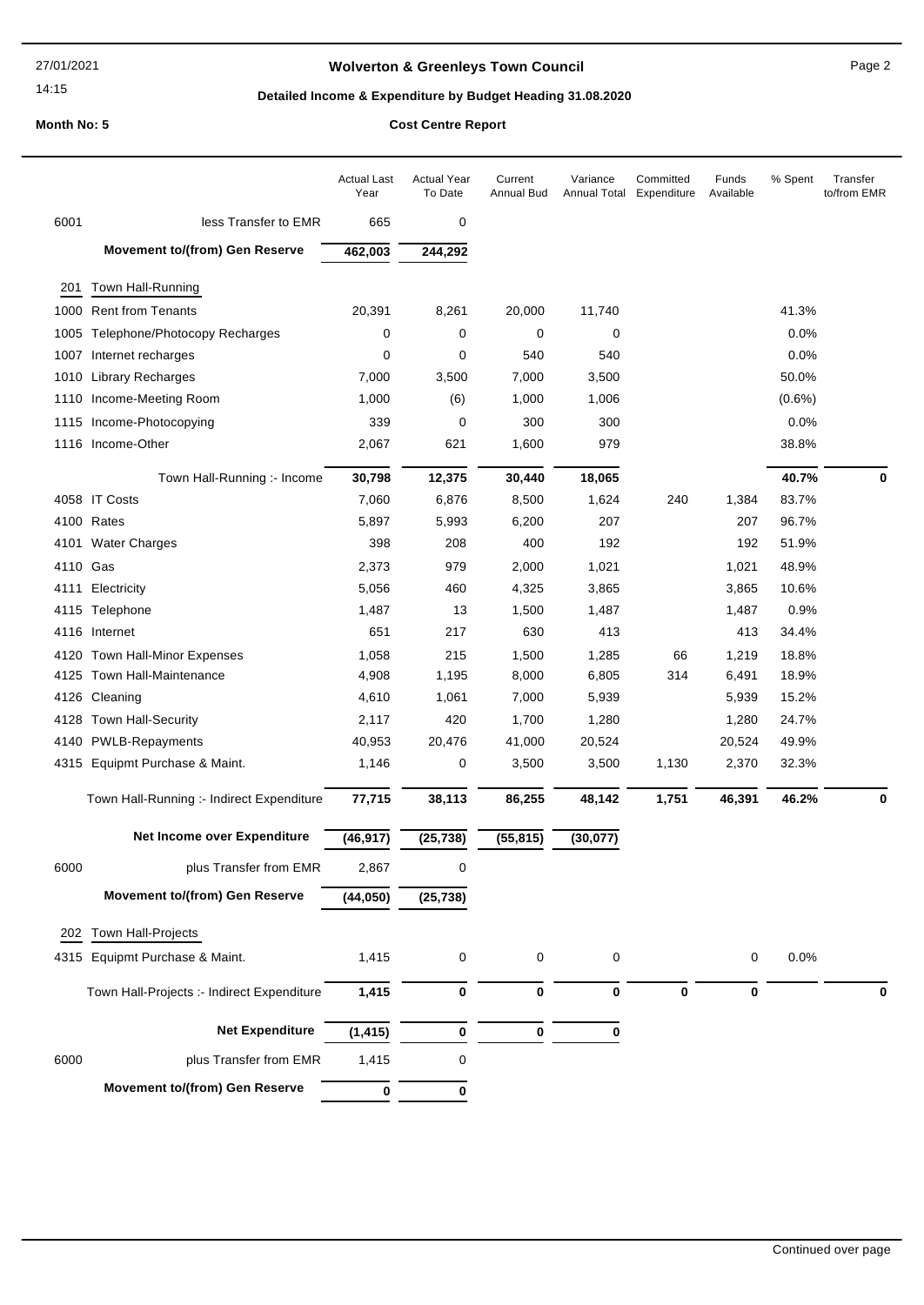# **Wolverton & Greenleys Town Council** Magness Council Page 3

## **Detailed Income & Expenditure by Budget Heading 31.08.2020**

|      |                                                 | <b>Actual Last</b><br>Year | <b>Actual Year</b><br>To Date | Current<br>Annual Bud | Variance<br>Annual Total | Committed<br>Expenditure | Funds<br>Available | % Spent | Transfer<br>to/from EMR |
|------|-------------------------------------------------|----------------------------|-------------------------------|-----------------------|--------------------------|--------------------------|--------------------|---------|-------------------------|
| 203  | <b>Leased Assets</b>                            |                            |                               |                       |                          |                          |                    |         |                         |
|      | 1116 Income-Other                               | 561                        | 0                             | 0                     | 0                        |                          |                    | 0.0%    |                         |
|      |                                                 |                            |                               |                       |                          |                          |                    |         |                         |
|      | Leased Assets :- Income<br>4152 Greenleys Depot | 561<br>3,712               | $\bf{0}$<br>116               | 0<br>3,500            | 0<br>3,384               | 535                      | 2,849              | 18.6%   | 0                       |
|      | 4153 Water Tower                                | 3,859                      | 76                            | 3,000                 | 2,924                    |                          | 2,924              | 2.5%    |                         |
|      | 4155 Urban Farm                                 | 1,403                      | (421)                         | 500                   | 921                      |                          | 921                | (84.2%) |                         |
|      |                                                 |                            |                               |                       |                          |                          |                    |         |                         |
|      | Leased Assets :- Indirect Expenditure           | 8,975                      | (229)                         | 7,000                 | 7,229                    | 535                      | 6,694              | 4.4%    | U                       |
|      | Net Income over Expenditure                     | (8, 413)                   | 229                           | (7,000)               | (7, 229)                 |                          |                    |         |                         |
| 210  | Allotments                                      |                            |                               |                       |                          |                          |                    |         |                         |
| 1020 | <b>Community Orchard</b>                        | 41                         | 0                             | 58                    | 58                       |                          |                    | 0.0%    |                         |
|      | 1021 Hodge Furze                                | 328                        | 0                             | $\mathbf 0$           | 0                        |                          |                    | 0.0%    |                         |
|      | 1022 Old Wolverton                              | 903                        | 10                            | 706                   | 696                      |                          |                    | 1.4%    |                         |
|      | 1023 Stacey Hill                                | 4,372                      | 330                           | 5,809                 | 5,479                    |                          |                    | 5.7%    |                         |
|      | Allotments :- Income                            | 5,644                      | 340                           | 6,573                 | 6,233                    |                          |                    | 5.2%    | 0                       |
|      | 4379 New Projects                               | 12                         | $\mathbf 0$                   | 0                     | 0                        |                          | 0                  | 0.0%    |                         |
| 4400 | <b>General Allotment Costs</b>                  | 8,410                      | 55                            | 0                     | (55)                     |                          | (55)               | 0.0%    |                         |
| 4405 | <b>Stacey Hill Expenses</b>                     | 1,587                      | 1,081                         | 1,375                 | 294                      | 20                       | 274                | 80.1%   |                         |
|      | 4406 Hodge Furze                                | 3,663                      | 0                             | 0                     | 0                        |                          | 0                  | 0.0%    |                         |
|      | 4407 Old Wolverton                              | 848                        | 245                           | 490                   | 245                      |                          | 245                | 50.0%   |                         |
|      | 4408 Orchard Allotments                         | 175                        | 94                            | 350                   | 256                      |                          | 256                | 26.9%   |                         |
|      | Allotments :- Indirect Expenditure              | 14,694                     | 1,475                         | 2,215                 | 740                      | 20                       | 720                | 67.5%   | 0                       |
|      | Net Income over Expenditure                     | (9,050)                    | (1, 136)                      | 4,358                 | 5,494                    |                          |                    |         |                         |
| 6000 | plus Transfer from EMR                          | 12,055                     | 0                             |                       |                          |                          |                    |         |                         |
|      | <b>Movement to/(from) Gen Reserve</b>           | 3,005                      | (1, 136)                      |                       |                          |                          |                    |         |                         |
|      | 301 Community Grants                            |                            |                               |                       |                          |                          |                    |         |                         |
|      | 1116 Income-Other                               | 83                         | 0                             | 0                     | 0                        |                          |                    | 0.0%    |                         |
|      | 1117 Income-Grants                              | 7,341                      | 10,004                        | 20,000                | 9,996                    |                          |                    | 50.0%   |                         |
|      |                                                 |                            |                               |                       |                          |                          |                    |         |                         |
|      | Community Grants :- Income                      | 7,425                      | 10,004<br>0                   | 20,000                | 9,996                    |                          |                    | 50.0%   | 0                       |
|      | 4200 Remembrance<br>4201 Grants                 | 692<br>9,077               | 5,356                         | 900                   | 900                      | 250<br>406               | 650                | 27.8%   |                         |
|      |                                                 |                            |                               | 18,000                | 12,644                   |                          | 12,239             | 32.0%   |                         |
|      | 4207 CAB                                        | 5,373                      | 0                             | 7,500                 | 7,500                    |                          | 7,500              | 0.0%    |                         |
|      | Community Grants :- Indirect Expenditure        | 15,142                     | 5,356                         | 26,400                | 21,044                   | 656                      | 20,389             | 22.8%   | 0                       |
|      | Net Income over Expenditure                     | (7, 718)                   | 4,648                         | (6, 400)              | (11, 048)                |                          |                    |         |                         |
| 6000 | plus Transfer from EMR                          | (250)                      | 0                             |                       |                          |                          |                    |         |                         |
| 6001 | less Transfer to EMR                            | 8,963                      | 0                             |                       |                          |                          |                    |         |                         |
|      | Movement to/(from) Gen Reserve                  | (16, 931)                  | 4,648                         |                       |                          |                          |                    |         |                         |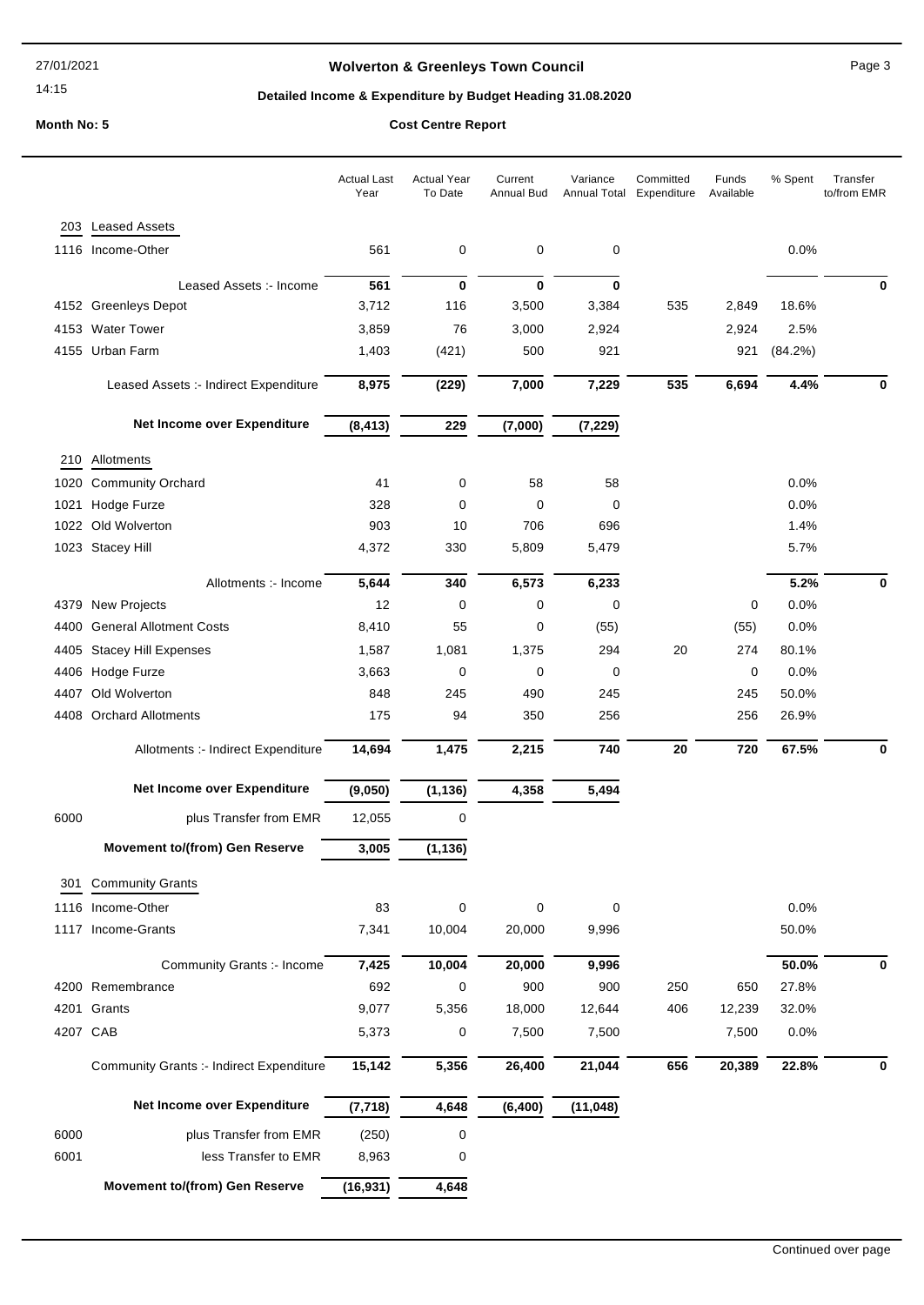## **Wolverton & Greenleys Town Council** Magnetic Page 4

## **Detailed Income & Expenditure by Budget Heading 31.08.2020**

| <b>Community Projects</b><br>305<br>1002 BIB income<br>425<br>0<br>0.0%<br>0<br>0<br>0.6%<br>1100 Income-Newsletter & Adverts<br>3,731<br>23<br>3,800<br>3,777<br>1116 Income-Other<br>563<br>0<br>0.0%<br>0<br>0<br>6,271<br>4,500<br>0.0%<br>1125 Hodge Lea Meeting Place<br>0<br>4,500<br>23<br>Community Projects :- Income<br>10,990<br>8,300<br>8,277<br>0.3%<br>0<br>4273 MK12 Partnership<br>0<br>0<br>2,500<br>2,500<br>1,150<br>1,350<br>46.0%<br>$\bf{0}$<br><b>Community Projects :- Direct Expenditure</b><br>0<br>2,500<br>2,500<br>1,150<br>1,350<br>46.0%<br>0<br>4209 BIB<br>0.0%<br>3,943<br>606<br>0<br>(606)<br>(606)<br><b>Floodlight Running Costs</b><br>398<br>101<br>500<br>399<br>399<br>20.1%<br>4230<br>3,575<br>(59)<br>1,000<br>1,059<br>1,200<br>(141)<br>114.1%<br>4231<br>Digital Inclusion<br><b>Newsletter Costs</b><br>17,349<br>7,779<br>17,900<br>10,121<br>10,121<br>43.5%<br>4235<br>2,034<br>358<br>53.1%<br>4261<br>Hodge Lea Meeting Place<br>15,155<br>4,500<br>2,466<br>2,108<br>36<br>0.0%<br>4262<br>Hodge Lea Croft Improvements<br>0<br>0<br>0<br>0<br><b>Greenleys Community Garden</b><br>0<br>(1,025)<br>0.0%<br>6,390<br>0<br>0<br>1,025<br>4263<br>Equipmt Purchase & Maint.<br>29<br>17<br>0.0%<br>4315<br>0<br>(17)<br>(17)<br>4379 New Projects<br>1,513<br>203<br>15,000<br>14,797<br>14,797<br>1.4%<br>533<br>Community Projects :- Indirect Expenditure<br>48,388<br>10,681<br>38,900<br>28,219<br>27,686<br>28.8%<br>0<br>Net Income over Expenditure<br>(37, 398)<br>(10, 657)<br>(33, 100)<br>(22, 443)<br>6000<br>plus Transfer from EMR<br>8,105<br>0<br>6001<br>less Transfer to EMR<br>900<br>0<br><b>Movement to/(from) Gen Reserve</b><br>(30, 193)<br>(10, 657)<br><b>Community Events</b><br>310<br>0.0%<br>300<br>1105 Income-Twinning<br>300<br>0<br>1,000<br>1,000<br>1106 Income - Fireworks<br>1,247<br>2,300<br>0.0%<br>0<br>2,300<br>500<br>500<br>0.0%<br>1107 Income - Town Trail App<br>0<br>0<br>1108 Income-New projects<br>3,928<br>(350)<br>0<br>350<br>0.0%<br>1109 Income - Summer Festival<br>670<br>(40)<br>40<br>0.0%<br>0<br>1116 Income-Other<br>11,252<br>0<br>0<br>0<br>0.0%<br>17,397<br>3,800<br>4,190<br>Community Events :- Income<br>(390)<br>(10.3%)<br>300<br>4274 Summer Festival<br>5,184<br>330<br>(5,000)<br>(5, 330)<br>1,751<br>(41.6%)<br>(7,081)<br>1,339<br>0<br>2,500<br>2,500<br>0.0%<br>4275 Town Twinning<br>2,500<br>4277 Fireworks<br>7,822<br>1,563<br>10,000<br>1,543<br>6,895<br>31.1%<br>8,438<br>4278 Lantern Festival<br>5,149<br>98<br>5,140<br>5,042<br>5,042<br>1.9%<br>4315 Equipmt Purchase & Maint.<br>0<br>22<br>0.0%<br>0<br>(22)<br>(22)<br>4379 New Projects<br>900<br>0<br>2,978<br>0.0%<br>0<br>0<br>(2,978)<br>6,272<br>20,395<br>2,013<br>12,640<br>10,627<br>4,355<br>65.5%<br><b>Community Events :- Indirect Expenditure</b><br>0<br>Net Income over Expenditure<br>(2,998)<br>(2, 403)<br>(8, 840)<br>(6, 437)<br>6000<br>plus Transfer from EMR<br>(1, 442)<br>0<br>6001<br>less Transfer to EMR<br>300<br>0 |  | <b>Actual Last</b><br>Year | <b>Actual Year</b><br>To Date | Current<br>Annual Bud | Variance<br>Annual Total | Committed<br>Expenditure | Funds<br>Available | % Spent | Transfer<br>to/from EMR |
|-----------------------------------------------------------------------------------------------------------------------------------------------------------------------------------------------------------------------------------------------------------------------------------------------------------------------------------------------------------------------------------------------------------------------------------------------------------------------------------------------------------------------------------------------------------------------------------------------------------------------------------------------------------------------------------------------------------------------------------------------------------------------------------------------------------------------------------------------------------------------------------------------------------------------------------------------------------------------------------------------------------------------------------------------------------------------------------------------------------------------------------------------------------------------------------------------------------------------------------------------------------------------------------------------------------------------------------------------------------------------------------------------------------------------------------------------------------------------------------------------------------------------------------------------------------------------------------------------------------------------------------------------------------------------------------------------------------------------------------------------------------------------------------------------------------------------------------------------------------------------------------------------------------------------------------------------------------------------------------------------------------------------------------------------------------------------------------------------------------------------------------------------------------------------------------------------------------------------------------------------------------------------------------------------------------------------------------------------------------------------------------------------------------------------------------------------------------------------------------------------------------------------------------------------------------------------------------------------------------------------------------------------------------------------------------------------------------------------------------------------------------------------------------------------------------------------------------------------------------------------------------------------------------------------------------------------------------------------------------------------------------------------------------------------------------|--|----------------------------|-------------------------------|-----------------------|--------------------------|--------------------------|--------------------|---------|-------------------------|
|                                                                                                                                                                                                                                                                                                                                                                                                                                                                                                                                                                                                                                                                                                                                                                                                                                                                                                                                                                                                                                                                                                                                                                                                                                                                                                                                                                                                                                                                                                                                                                                                                                                                                                                                                                                                                                                                                                                                                                                                                                                                                                                                                                                                                                                                                                                                                                                                                                                                                                                                                                                                                                                                                                                                                                                                                                                                                                                                                                                                                                                           |  |                            |                               |                       |                          |                          |                    |         |                         |
|                                                                                                                                                                                                                                                                                                                                                                                                                                                                                                                                                                                                                                                                                                                                                                                                                                                                                                                                                                                                                                                                                                                                                                                                                                                                                                                                                                                                                                                                                                                                                                                                                                                                                                                                                                                                                                                                                                                                                                                                                                                                                                                                                                                                                                                                                                                                                                                                                                                                                                                                                                                                                                                                                                                                                                                                                                                                                                                                                                                                                                                           |  |                            |                               |                       |                          |                          |                    |         |                         |
|                                                                                                                                                                                                                                                                                                                                                                                                                                                                                                                                                                                                                                                                                                                                                                                                                                                                                                                                                                                                                                                                                                                                                                                                                                                                                                                                                                                                                                                                                                                                                                                                                                                                                                                                                                                                                                                                                                                                                                                                                                                                                                                                                                                                                                                                                                                                                                                                                                                                                                                                                                                                                                                                                                                                                                                                                                                                                                                                                                                                                                                           |  |                            |                               |                       |                          |                          |                    |         |                         |
|                                                                                                                                                                                                                                                                                                                                                                                                                                                                                                                                                                                                                                                                                                                                                                                                                                                                                                                                                                                                                                                                                                                                                                                                                                                                                                                                                                                                                                                                                                                                                                                                                                                                                                                                                                                                                                                                                                                                                                                                                                                                                                                                                                                                                                                                                                                                                                                                                                                                                                                                                                                                                                                                                                                                                                                                                                                                                                                                                                                                                                                           |  |                            |                               |                       |                          |                          |                    |         |                         |
|                                                                                                                                                                                                                                                                                                                                                                                                                                                                                                                                                                                                                                                                                                                                                                                                                                                                                                                                                                                                                                                                                                                                                                                                                                                                                                                                                                                                                                                                                                                                                                                                                                                                                                                                                                                                                                                                                                                                                                                                                                                                                                                                                                                                                                                                                                                                                                                                                                                                                                                                                                                                                                                                                                                                                                                                                                                                                                                                                                                                                                                           |  |                            |                               |                       |                          |                          |                    |         |                         |
|                                                                                                                                                                                                                                                                                                                                                                                                                                                                                                                                                                                                                                                                                                                                                                                                                                                                                                                                                                                                                                                                                                                                                                                                                                                                                                                                                                                                                                                                                                                                                                                                                                                                                                                                                                                                                                                                                                                                                                                                                                                                                                                                                                                                                                                                                                                                                                                                                                                                                                                                                                                                                                                                                                                                                                                                                                                                                                                                                                                                                                                           |  |                            |                               |                       |                          |                          |                    |         |                         |
|                                                                                                                                                                                                                                                                                                                                                                                                                                                                                                                                                                                                                                                                                                                                                                                                                                                                                                                                                                                                                                                                                                                                                                                                                                                                                                                                                                                                                                                                                                                                                                                                                                                                                                                                                                                                                                                                                                                                                                                                                                                                                                                                                                                                                                                                                                                                                                                                                                                                                                                                                                                                                                                                                                                                                                                                                                                                                                                                                                                                                                                           |  |                            |                               |                       |                          |                          |                    |         |                         |
|                                                                                                                                                                                                                                                                                                                                                                                                                                                                                                                                                                                                                                                                                                                                                                                                                                                                                                                                                                                                                                                                                                                                                                                                                                                                                                                                                                                                                                                                                                                                                                                                                                                                                                                                                                                                                                                                                                                                                                                                                                                                                                                                                                                                                                                                                                                                                                                                                                                                                                                                                                                                                                                                                                                                                                                                                                                                                                                                                                                                                                                           |  |                            |                               |                       |                          |                          |                    |         |                         |
|                                                                                                                                                                                                                                                                                                                                                                                                                                                                                                                                                                                                                                                                                                                                                                                                                                                                                                                                                                                                                                                                                                                                                                                                                                                                                                                                                                                                                                                                                                                                                                                                                                                                                                                                                                                                                                                                                                                                                                                                                                                                                                                                                                                                                                                                                                                                                                                                                                                                                                                                                                                                                                                                                                                                                                                                                                                                                                                                                                                                                                                           |  |                            |                               |                       |                          |                          |                    |         |                         |
|                                                                                                                                                                                                                                                                                                                                                                                                                                                                                                                                                                                                                                                                                                                                                                                                                                                                                                                                                                                                                                                                                                                                                                                                                                                                                                                                                                                                                                                                                                                                                                                                                                                                                                                                                                                                                                                                                                                                                                                                                                                                                                                                                                                                                                                                                                                                                                                                                                                                                                                                                                                                                                                                                                                                                                                                                                                                                                                                                                                                                                                           |  |                            |                               |                       |                          |                          |                    |         |                         |
|                                                                                                                                                                                                                                                                                                                                                                                                                                                                                                                                                                                                                                                                                                                                                                                                                                                                                                                                                                                                                                                                                                                                                                                                                                                                                                                                                                                                                                                                                                                                                                                                                                                                                                                                                                                                                                                                                                                                                                                                                                                                                                                                                                                                                                                                                                                                                                                                                                                                                                                                                                                                                                                                                                                                                                                                                                                                                                                                                                                                                                                           |  |                            |                               |                       |                          |                          |                    |         |                         |
|                                                                                                                                                                                                                                                                                                                                                                                                                                                                                                                                                                                                                                                                                                                                                                                                                                                                                                                                                                                                                                                                                                                                                                                                                                                                                                                                                                                                                                                                                                                                                                                                                                                                                                                                                                                                                                                                                                                                                                                                                                                                                                                                                                                                                                                                                                                                                                                                                                                                                                                                                                                                                                                                                                                                                                                                                                                                                                                                                                                                                                                           |  |                            |                               |                       |                          |                          |                    |         |                         |
|                                                                                                                                                                                                                                                                                                                                                                                                                                                                                                                                                                                                                                                                                                                                                                                                                                                                                                                                                                                                                                                                                                                                                                                                                                                                                                                                                                                                                                                                                                                                                                                                                                                                                                                                                                                                                                                                                                                                                                                                                                                                                                                                                                                                                                                                                                                                                                                                                                                                                                                                                                                                                                                                                                                                                                                                                                                                                                                                                                                                                                                           |  |                            |                               |                       |                          |                          |                    |         |                         |
|                                                                                                                                                                                                                                                                                                                                                                                                                                                                                                                                                                                                                                                                                                                                                                                                                                                                                                                                                                                                                                                                                                                                                                                                                                                                                                                                                                                                                                                                                                                                                                                                                                                                                                                                                                                                                                                                                                                                                                                                                                                                                                                                                                                                                                                                                                                                                                                                                                                                                                                                                                                                                                                                                                                                                                                                                                                                                                                                                                                                                                                           |  |                            |                               |                       |                          |                          |                    |         |                         |
|                                                                                                                                                                                                                                                                                                                                                                                                                                                                                                                                                                                                                                                                                                                                                                                                                                                                                                                                                                                                                                                                                                                                                                                                                                                                                                                                                                                                                                                                                                                                                                                                                                                                                                                                                                                                                                                                                                                                                                                                                                                                                                                                                                                                                                                                                                                                                                                                                                                                                                                                                                                                                                                                                                                                                                                                                                                                                                                                                                                                                                                           |  |                            |                               |                       |                          |                          |                    |         |                         |
|                                                                                                                                                                                                                                                                                                                                                                                                                                                                                                                                                                                                                                                                                                                                                                                                                                                                                                                                                                                                                                                                                                                                                                                                                                                                                                                                                                                                                                                                                                                                                                                                                                                                                                                                                                                                                                                                                                                                                                                                                                                                                                                                                                                                                                                                                                                                                                                                                                                                                                                                                                                                                                                                                                                                                                                                                                                                                                                                                                                                                                                           |  |                            |                               |                       |                          |                          |                    |         |                         |
|                                                                                                                                                                                                                                                                                                                                                                                                                                                                                                                                                                                                                                                                                                                                                                                                                                                                                                                                                                                                                                                                                                                                                                                                                                                                                                                                                                                                                                                                                                                                                                                                                                                                                                                                                                                                                                                                                                                                                                                                                                                                                                                                                                                                                                                                                                                                                                                                                                                                                                                                                                                                                                                                                                                                                                                                                                                                                                                                                                                                                                                           |  |                            |                               |                       |                          |                          |                    |         |                         |
|                                                                                                                                                                                                                                                                                                                                                                                                                                                                                                                                                                                                                                                                                                                                                                                                                                                                                                                                                                                                                                                                                                                                                                                                                                                                                                                                                                                                                                                                                                                                                                                                                                                                                                                                                                                                                                                                                                                                                                                                                                                                                                                                                                                                                                                                                                                                                                                                                                                                                                                                                                                                                                                                                                                                                                                                                                                                                                                                                                                                                                                           |  |                            |                               |                       |                          |                          |                    |         |                         |
|                                                                                                                                                                                                                                                                                                                                                                                                                                                                                                                                                                                                                                                                                                                                                                                                                                                                                                                                                                                                                                                                                                                                                                                                                                                                                                                                                                                                                                                                                                                                                                                                                                                                                                                                                                                                                                                                                                                                                                                                                                                                                                                                                                                                                                                                                                                                                                                                                                                                                                                                                                                                                                                                                                                                                                                                                                                                                                                                                                                                                                                           |  |                            |                               |                       |                          |                          |                    |         |                         |
|                                                                                                                                                                                                                                                                                                                                                                                                                                                                                                                                                                                                                                                                                                                                                                                                                                                                                                                                                                                                                                                                                                                                                                                                                                                                                                                                                                                                                                                                                                                                                                                                                                                                                                                                                                                                                                                                                                                                                                                                                                                                                                                                                                                                                                                                                                                                                                                                                                                                                                                                                                                                                                                                                                                                                                                                                                                                                                                                                                                                                                                           |  |                            |                               |                       |                          |                          |                    |         |                         |
|                                                                                                                                                                                                                                                                                                                                                                                                                                                                                                                                                                                                                                                                                                                                                                                                                                                                                                                                                                                                                                                                                                                                                                                                                                                                                                                                                                                                                                                                                                                                                                                                                                                                                                                                                                                                                                                                                                                                                                                                                                                                                                                                                                                                                                                                                                                                                                                                                                                                                                                                                                                                                                                                                                                                                                                                                                                                                                                                                                                                                                                           |  |                            |                               |                       |                          |                          |                    |         |                         |
|                                                                                                                                                                                                                                                                                                                                                                                                                                                                                                                                                                                                                                                                                                                                                                                                                                                                                                                                                                                                                                                                                                                                                                                                                                                                                                                                                                                                                                                                                                                                                                                                                                                                                                                                                                                                                                                                                                                                                                                                                                                                                                                                                                                                                                                                                                                                                                                                                                                                                                                                                                                                                                                                                                                                                                                                                                                                                                                                                                                                                                                           |  |                            |                               |                       |                          |                          |                    |         |                         |
|                                                                                                                                                                                                                                                                                                                                                                                                                                                                                                                                                                                                                                                                                                                                                                                                                                                                                                                                                                                                                                                                                                                                                                                                                                                                                                                                                                                                                                                                                                                                                                                                                                                                                                                                                                                                                                                                                                                                                                                                                                                                                                                                                                                                                                                                                                                                                                                                                                                                                                                                                                                                                                                                                                                                                                                                                                                                                                                                                                                                                                                           |  |                            |                               |                       |                          |                          |                    |         |                         |
|                                                                                                                                                                                                                                                                                                                                                                                                                                                                                                                                                                                                                                                                                                                                                                                                                                                                                                                                                                                                                                                                                                                                                                                                                                                                                                                                                                                                                                                                                                                                                                                                                                                                                                                                                                                                                                                                                                                                                                                                                                                                                                                                                                                                                                                                                                                                                                                                                                                                                                                                                                                                                                                                                                                                                                                                                                                                                                                                                                                                                                                           |  |                            |                               |                       |                          |                          |                    |         |                         |
|                                                                                                                                                                                                                                                                                                                                                                                                                                                                                                                                                                                                                                                                                                                                                                                                                                                                                                                                                                                                                                                                                                                                                                                                                                                                                                                                                                                                                                                                                                                                                                                                                                                                                                                                                                                                                                                                                                                                                                                                                                                                                                                                                                                                                                                                                                                                                                                                                                                                                                                                                                                                                                                                                                                                                                                                                                                                                                                                                                                                                                                           |  |                            |                               |                       |                          |                          |                    |         |                         |
|                                                                                                                                                                                                                                                                                                                                                                                                                                                                                                                                                                                                                                                                                                                                                                                                                                                                                                                                                                                                                                                                                                                                                                                                                                                                                                                                                                                                                                                                                                                                                                                                                                                                                                                                                                                                                                                                                                                                                                                                                                                                                                                                                                                                                                                                                                                                                                                                                                                                                                                                                                                                                                                                                                                                                                                                                                                                                                                                                                                                                                                           |  |                            |                               |                       |                          |                          |                    |         |                         |
|                                                                                                                                                                                                                                                                                                                                                                                                                                                                                                                                                                                                                                                                                                                                                                                                                                                                                                                                                                                                                                                                                                                                                                                                                                                                                                                                                                                                                                                                                                                                                                                                                                                                                                                                                                                                                                                                                                                                                                                                                                                                                                                                                                                                                                                                                                                                                                                                                                                                                                                                                                                                                                                                                                                                                                                                                                                                                                                                                                                                                                                           |  |                            |                               |                       |                          |                          |                    |         |                         |
|                                                                                                                                                                                                                                                                                                                                                                                                                                                                                                                                                                                                                                                                                                                                                                                                                                                                                                                                                                                                                                                                                                                                                                                                                                                                                                                                                                                                                                                                                                                                                                                                                                                                                                                                                                                                                                                                                                                                                                                                                                                                                                                                                                                                                                                                                                                                                                                                                                                                                                                                                                                                                                                                                                                                                                                                                                                                                                                                                                                                                                                           |  |                            |                               |                       |                          |                          |                    |         |                         |
|                                                                                                                                                                                                                                                                                                                                                                                                                                                                                                                                                                                                                                                                                                                                                                                                                                                                                                                                                                                                                                                                                                                                                                                                                                                                                                                                                                                                                                                                                                                                                                                                                                                                                                                                                                                                                                                                                                                                                                                                                                                                                                                                                                                                                                                                                                                                                                                                                                                                                                                                                                                                                                                                                                                                                                                                                                                                                                                                                                                                                                                           |  |                            |                               |                       |                          |                          |                    |         |                         |
|                                                                                                                                                                                                                                                                                                                                                                                                                                                                                                                                                                                                                                                                                                                                                                                                                                                                                                                                                                                                                                                                                                                                                                                                                                                                                                                                                                                                                                                                                                                                                                                                                                                                                                                                                                                                                                                                                                                                                                                                                                                                                                                                                                                                                                                                                                                                                                                                                                                                                                                                                                                                                                                                                                                                                                                                                                                                                                                                                                                                                                                           |  |                            |                               |                       |                          |                          |                    |         |                         |
|                                                                                                                                                                                                                                                                                                                                                                                                                                                                                                                                                                                                                                                                                                                                                                                                                                                                                                                                                                                                                                                                                                                                                                                                                                                                                                                                                                                                                                                                                                                                                                                                                                                                                                                                                                                                                                                                                                                                                                                                                                                                                                                                                                                                                                                                                                                                                                                                                                                                                                                                                                                                                                                                                                                                                                                                                                                                                                                                                                                                                                                           |  |                            |                               |                       |                          |                          |                    |         |                         |
|                                                                                                                                                                                                                                                                                                                                                                                                                                                                                                                                                                                                                                                                                                                                                                                                                                                                                                                                                                                                                                                                                                                                                                                                                                                                                                                                                                                                                                                                                                                                                                                                                                                                                                                                                                                                                                                                                                                                                                                                                                                                                                                                                                                                                                                                                                                                                                                                                                                                                                                                                                                                                                                                                                                                                                                                                                                                                                                                                                                                                                                           |  |                            |                               |                       |                          |                          |                    |         |                         |
|                                                                                                                                                                                                                                                                                                                                                                                                                                                                                                                                                                                                                                                                                                                                                                                                                                                                                                                                                                                                                                                                                                                                                                                                                                                                                                                                                                                                                                                                                                                                                                                                                                                                                                                                                                                                                                                                                                                                                                                                                                                                                                                                                                                                                                                                                                                                                                                                                                                                                                                                                                                                                                                                                                                                                                                                                                                                                                                                                                                                                                                           |  |                            |                               |                       |                          |                          |                    |         |                         |
|                                                                                                                                                                                                                                                                                                                                                                                                                                                                                                                                                                                                                                                                                                                                                                                                                                                                                                                                                                                                                                                                                                                                                                                                                                                                                                                                                                                                                                                                                                                                                                                                                                                                                                                                                                                                                                                                                                                                                                                                                                                                                                                                                                                                                                                                                                                                                                                                                                                                                                                                                                                                                                                                                                                                                                                                                                                                                                                                                                                                                                                           |  |                            |                               |                       |                          |                          |                    |         |                         |
|                                                                                                                                                                                                                                                                                                                                                                                                                                                                                                                                                                                                                                                                                                                                                                                                                                                                                                                                                                                                                                                                                                                                                                                                                                                                                                                                                                                                                                                                                                                                                                                                                                                                                                                                                                                                                                                                                                                                                                                                                                                                                                                                                                                                                                                                                                                                                                                                                                                                                                                                                                                                                                                                                                                                                                                                                                                                                                                                                                                                                                                           |  |                            |                               |                       |                          |                          |                    |         |                         |
|                                                                                                                                                                                                                                                                                                                                                                                                                                                                                                                                                                                                                                                                                                                                                                                                                                                                                                                                                                                                                                                                                                                                                                                                                                                                                                                                                                                                                                                                                                                                                                                                                                                                                                                                                                                                                                                                                                                                                                                                                                                                                                                                                                                                                                                                                                                                                                                                                                                                                                                                                                                                                                                                                                                                                                                                                                                                                                                                                                                                                                                           |  |                            |                               |                       |                          |                          |                    |         |                         |
|                                                                                                                                                                                                                                                                                                                                                                                                                                                                                                                                                                                                                                                                                                                                                                                                                                                                                                                                                                                                                                                                                                                                                                                                                                                                                                                                                                                                                                                                                                                                                                                                                                                                                                                                                                                                                                                                                                                                                                                                                                                                                                                                                                                                                                                                                                                                                                                                                                                                                                                                                                                                                                                                                                                                                                                                                                                                                                                                                                                                                                                           |  |                            |                               |                       |                          |                          |                    |         |                         |
|                                                                                                                                                                                                                                                                                                                                                                                                                                                                                                                                                                                                                                                                                                                                                                                                                                                                                                                                                                                                                                                                                                                                                                                                                                                                                                                                                                                                                                                                                                                                                                                                                                                                                                                                                                                                                                                                                                                                                                                                                                                                                                                                                                                                                                                                                                                                                                                                                                                                                                                                                                                                                                                                                                                                                                                                                                                                                                                                                                                                                                                           |  |                            |                               |                       |                          |                          |                    |         |                         |
|                                                                                                                                                                                                                                                                                                                                                                                                                                                                                                                                                                                                                                                                                                                                                                                                                                                                                                                                                                                                                                                                                                                                                                                                                                                                                                                                                                                                                                                                                                                                                                                                                                                                                                                                                                                                                                                                                                                                                                                                                                                                                                                                                                                                                                                                                                                                                                                                                                                                                                                                                                                                                                                                                                                                                                                                                                                                                                                                                                                                                                                           |  |                            |                               |                       |                          |                          |                    |         |                         |
|                                                                                                                                                                                                                                                                                                                                                                                                                                                                                                                                                                                                                                                                                                                                                                                                                                                                                                                                                                                                                                                                                                                                                                                                                                                                                                                                                                                                                                                                                                                                                                                                                                                                                                                                                                                                                                                                                                                                                                                                                                                                                                                                                                                                                                                                                                                                                                                                                                                                                                                                                                                                                                                                                                                                                                                                                                                                                                                                                                                                                                                           |  |                            |                               |                       |                          |                          |                    |         |                         |
|                                                                                                                                                                                                                                                                                                                                                                                                                                                                                                                                                                                                                                                                                                                                                                                                                                                                                                                                                                                                                                                                                                                                                                                                                                                                                                                                                                                                                                                                                                                                                                                                                                                                                                                                                                                                                                                                                                                                                                                                                                                                                                                                                                                                                                                                                                                                                                                                                                                                                                                                                                                                                                                                                                                                                                                                                                                                                                                                                                                                                                                           |  |                            |                               |                       |                          |                          |                    |         |                         |
|                                                                                                                                                                                                                                                                                                                                                                                                                                                                                                                                                                                                                                                                                                                                                                                                                                                                                                                                                                                                                                                                                                                                                                                                                                                                                                                                                                                                                                                                                                                                                                                                                                                                                                                                                                                                                                                                                                                                                                                                                                                                                                                                                                                                                                                                                                                                                                                                                                                                                                                                                                                                                                                                                                                                                                                                                                                                                                                                                                                                                                                           |  |                            |                               |                       |                          |                          |                    |         |                         |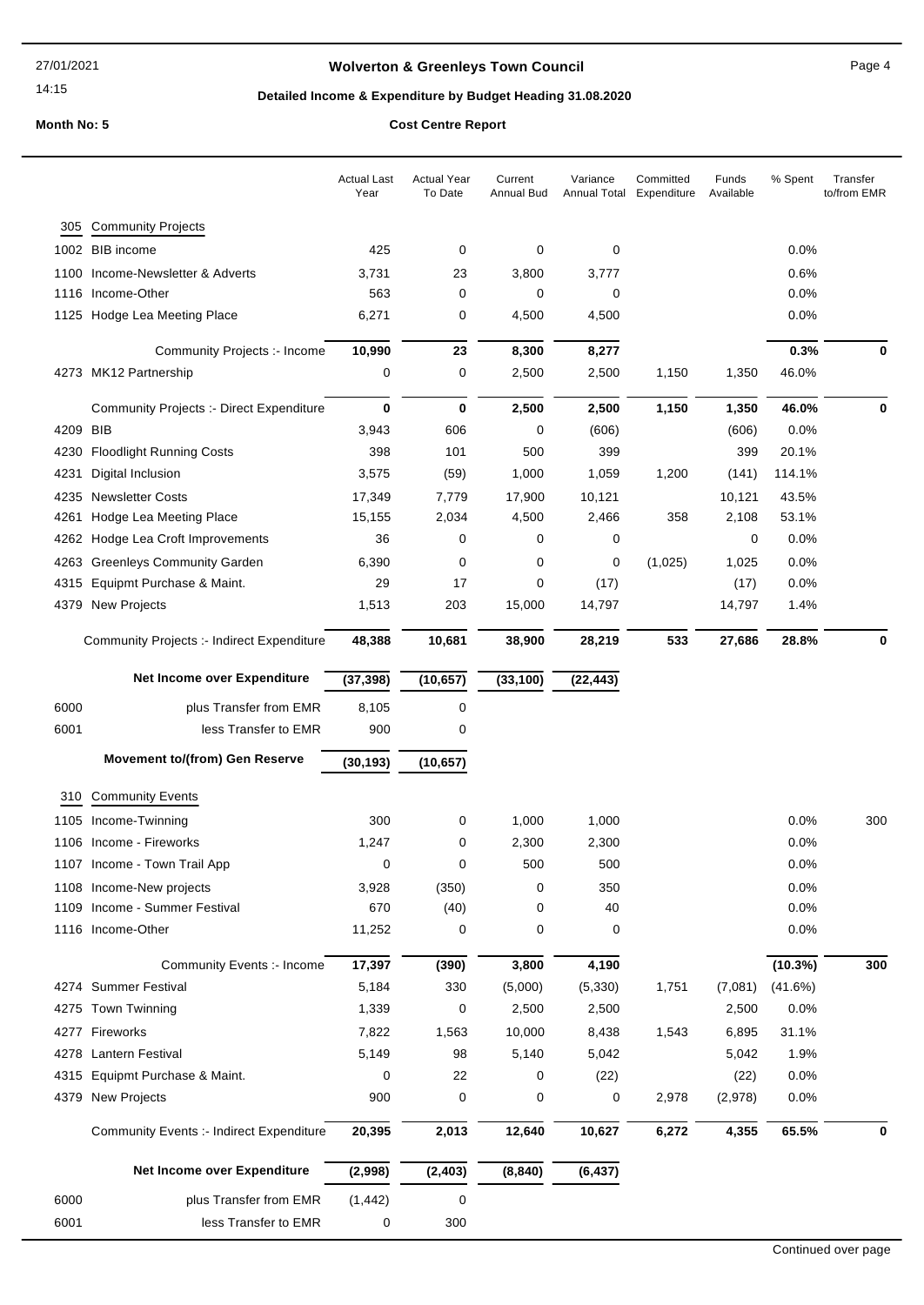## **Wolverton & Greenleys Town Council Page 5** Page 5

## **Detailed Income & Expenditure by Budget Heading 31.08.2020**

|          |                                              | <b>Actual Last</b><br>Year | <b>Actual Year</b><br>To Date | Current<br><b>Annual Bud</b> | Variance<br>Annual Total | Committed<br>Expenditure | Funds<br>Available | % Spent | Transfer<br>to/from EMR |
|----------|----------------------------------------------|----------------------------|-------------------------------|------------------------------|--------------------------|--------------------------|--------------------|---------|-------------------------|
|          | <b>Movement to/(from) Gen Reserve</b>        | (4, 440)                   | (2,703)                       |                              |                          |                          |                    |         |                         |
| 401      | Town Upkeep                                  |                            |                               |                              |                          |                          |                    |         |                         |
|          | 1116 Income-Other                            | 1,992                      | 0                             | 0                            | 0                        |                          |                    | 0.0%    |                         |
|          | Town Upkeep :- Income                        | 1,992                      | 0                             | $\bf{0}$                     | $\bf{0}$                 |                          |                    |         | 0                       |
| 4209 BIB |                                              | 0                          | 86                            | 2,500                        | 2,414                    | 67                       | 2,347              | 6.1%    | 32                      |
|          | 4302 Dog Waste Collection                    | 10,102                     | 5,467                         | 13,000                       | 7,533                    |                          | 7,533              | 42.1%   |                         |
|          | 4310 Caretaker Costs                         | 505                        | 167                           | 400                          | 233                      |                          | 233                | 41.7%   |                         |
| 4315     | Equipmt Purchase & Maint.                    | 56,911                     | 0                             | 0                            | 0                        |                          | 0                  | 0.0%    |                         |
|          | 4316 Planting                                | 12,106                     | 5,170                         | 13,160                       | 7,990                    |                          | 7,990              | 39.3%   |                         |
|          | 4319 Weed Machine Operation                  | 680                        | 0                             | 0                            | 0                        |                          | 0                  | 0.0%    |                         |
|          | 4320 Vehicle Running Costs                   | 2,637                      | 552                           | 2,800                        | 2,248                    | 260                      | 1,988              | 29.0%   |                         |
|          | 4379 New Projects                            | 6,092                      | 0                             | 0                            | 0                        |                          | 0                  | 0.0%    |                         |
|          | Town Upkeep :- Indirect Expenditure          | 89,034                     | 11,442                        | 31,860                       | 20,418                   | 327                      | 20,091             | 36.9%   | 32                      |
|          | Net Income over Expenditure                  | (87, 042)                  | (11, 442)                     | (31, 860)                    | (20, 418)                |                          |                    |         |                         |
| 6000     | plus Transfer from EMR                       | 59,621                     | 32                            |                              |                          |                          |                    |         |                         |
|          | <b>Movement to/(from) Gen Reserve</b>        | (27, 421)                  | (11, 410)                     |                              |                          |                          |                    |         |                         |
| 405      | Town Upkeep-Projects                         |                            |                               |                              |                          |                          |                    |         |                         |
| 4315     | Equipmt Purchase & Maint.                    | 0                          | 910                           | 0                            | (910)                    |                          | (910)              | $0.0\%$ |                         |
| 4370     | Christmas Lights                             | 13,197                     | 0                             | 16,000                       | 16,000                   | 5,029                    | 10,971             | 31.4%   |                         |
| 4379     | <b>New Projects</b>                          | 17,601                     | 2,680                         | $\mathbf 0$                  | (2,680)                  |                          | (2,680)            | 0.0%    |                         |
| 4385     | <b>Bloomer Siting &amp; Town Trail</b>       | 936                        | 0                             | 0                            | 0                        |                          | 0                  | 0.0%    |                         |
|          | 4386 Directional Signage                     | 48                         | 0                             | 0                            | 0                        |                          | 0                  | 0.0%    |                         |
|          | Town Upkeep-Projects :- Indirect Expenditure | 31,782                     | 3,590                         | 16,000                       | 12,410                   | 5,029                    | 7,381              | 53.9%   | 0                       |
|          | <b>Net Expenditure</b>                       | (31, 782)                  | (3, 590)                      | (16,000)                     | (12, 410)                |                          |                    |         |                         |
| 6000     | plus Transfer from EMR                       | 16,615                     | 0                             |                              |                          |                          |                    |         |                         |
|          | <b>Movement to/(from) Gen Reserve</b>        | (15, 167)                  | (3,590)                       |                              |                          |                          |                    |         |                         |
|          | 500 Council                                  |                            |                               |                              |                          |                          |                    |         |                         |
|          | 1195 Community infrastructure Inc            | 5,000                      | 0                             | 0                            | 0                        |                          |                    | 0.0%    |                         |
|          | Council :- Income                            | 5,000                      | 0                             | 0                            | 0                        |                          |                    |         | 0                       |
|          | 4119 Insurance                               | 4,170                      | (237)                         | 4,896                        | 5,133                    |                          | 5,133              | (4.8%)  |                         |
|          | 4315 Equipmt Purchase & Maint.               | 0                          | 1,090                         | 0                            | (1,090)                  | 18                       | (1, 108)           | 0.0%    |                         |
|          | 4500 Crime Prevention and Environme          | 13,211                     | 4,578                         | 13,000                       | 8,422                    | 180                      | 8,242              | 36.6%   |                         |
|          | 4515 Councillor allowances & exp             | 291                        | 0                             | 1,000                        | 1,000                    |                          | 1,000              | 0.0%    |                         |